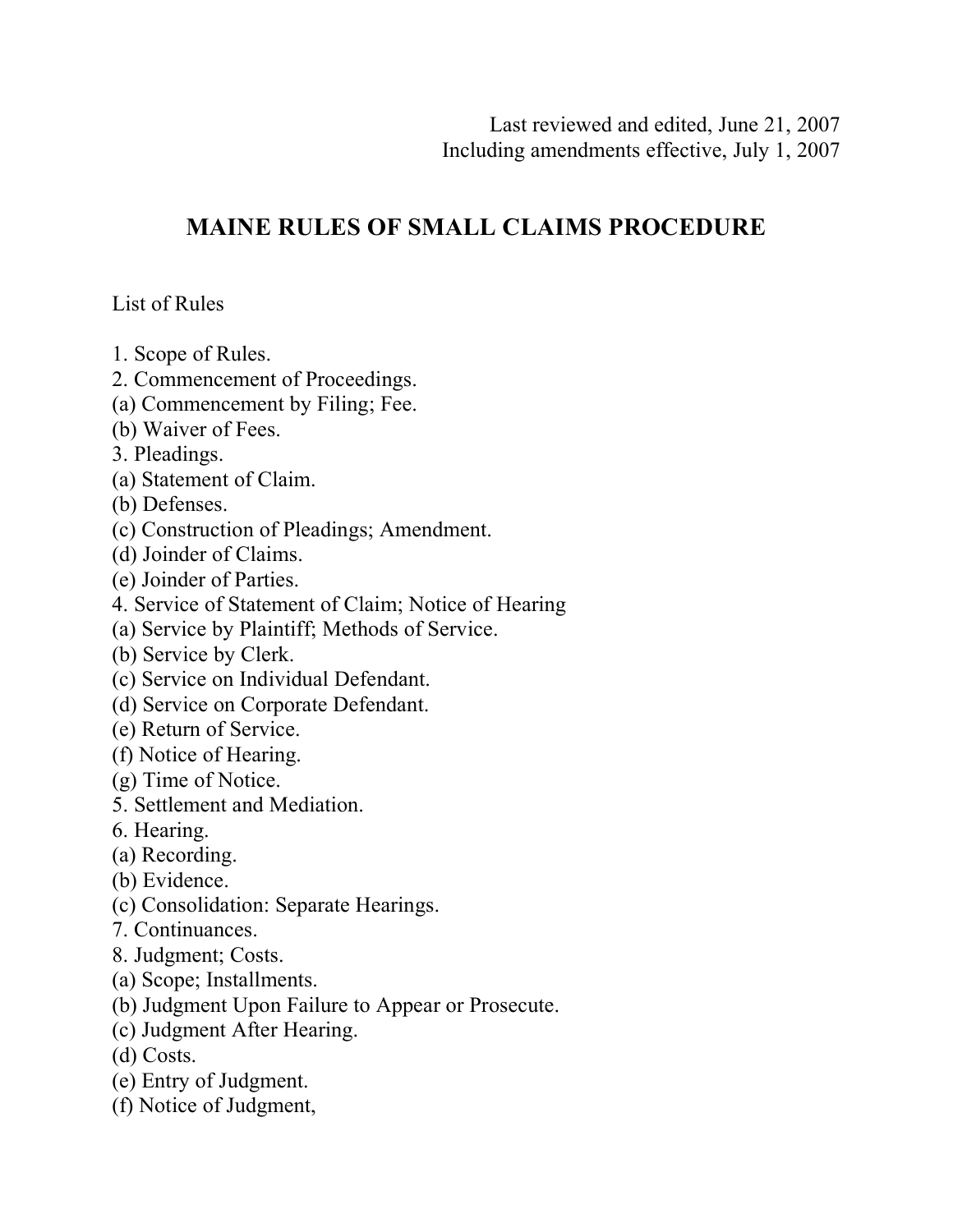- 9. Relief From Judgment.
- 10. Stay of Proceedings to Enforce a Judgment.
- 11. Appeal.
- (a) Appeal.
- (b) Notice of Appeal; Fee; Entry.
- (c) Dismissal on Stipulation.
- (d) Appeal on Questions of Law or by Jury Trial De Novo; Record; Transcript.
- (e) Briefs and Oral Arguments.
- (f) Judgment on Appeal.
- 12. Disclosure.
- (a) Notice of Disclosure Hearing.
- (b) Time of Notice.
- (c) Disclosure Proceedings.
- (d) Enforcement of Judgments in Other Actions.
- 13. Jurisdiction and Venue Unaffected.
- 14. Definitions.
- (a) Governing Rule.
- (b) Incorporation of Amendments.
- 15. Procedure When None Is Prescribed.
- 16. Representation.
- (a) By Attorney.
- (b) Corporation, Partnership, Sole Proprietorship, Governmental Entity.
- 17. Title.
- 18. Effective Date.
- (a) Effective Date of Original Rules.
- (b) Effective Date of Amendments.

## **RULE 1. SCOPE OF RULES**

These rules govern the procedure in all small claims actions in the District Court and on appeal in the Superior Court. They shall be construed to secure the just, speedy, and inexpensive determination of every action in a simple and informal way.

# **RULE 2. COMMENCEMENT OF PROCEEDINGS**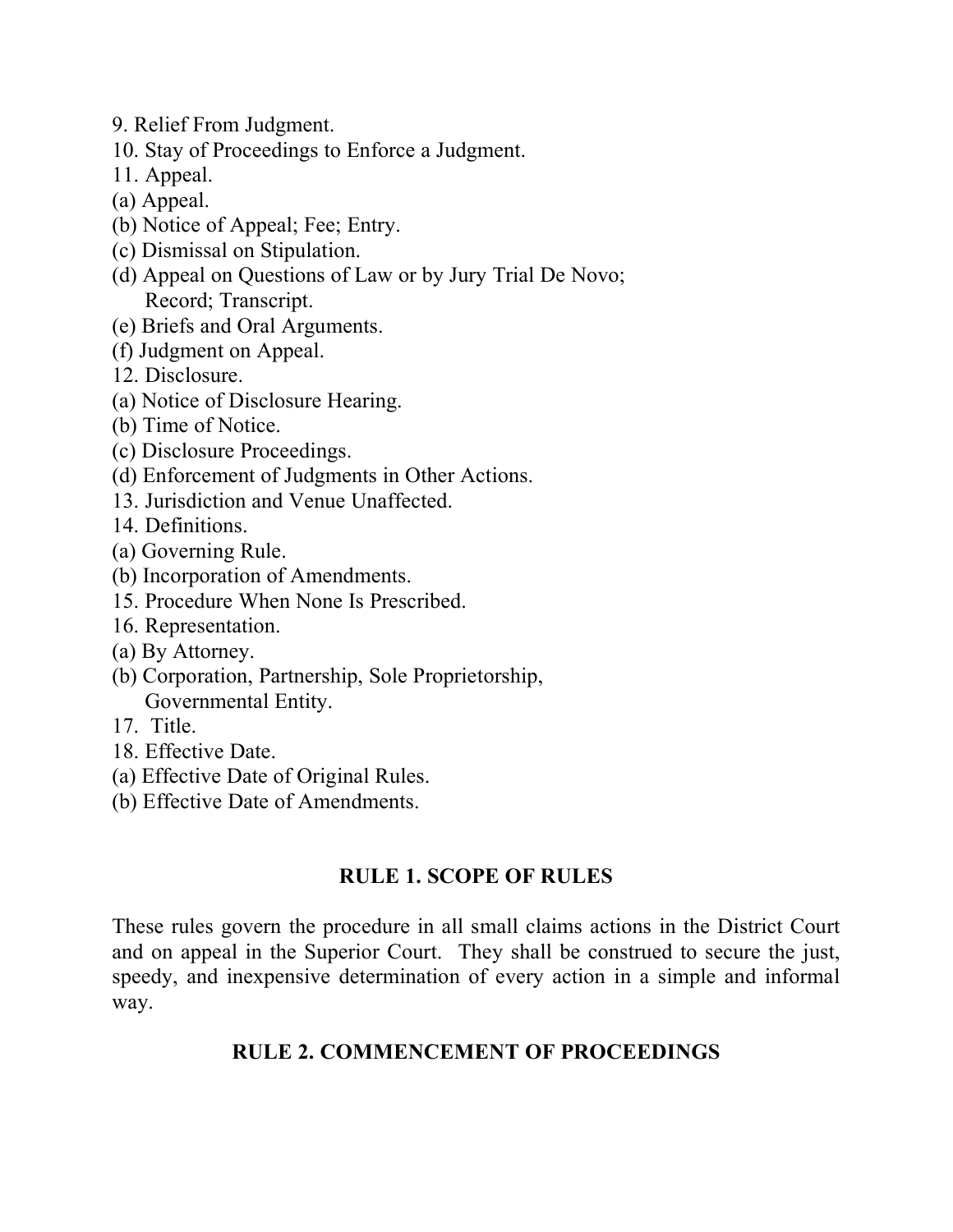(a) Commencement by Filing; Fee. A small claims action is commenced by filing a statement of claim with the court on a form to be provided by the court and by payment to the clerk of a filing fee specified in the Court Fee Schedule.

(b) Waiver of Fees. The plaintiff may file an in forma pauperis application for waiver of the filing and service fees. If the court finds that the plaintiff does not have sufficient funds to pay such fee or fees, it shall order waiver thereof.

## **RULE 3. PLEADINGS**

(a) Statement of Claim. The statement of claim shall contain (1) a short and plain statement of facts showing that the plaintiff is entitled to relief and (2) a request for judgment for the relief which the plaintiff seeks.

(b) Defenses. The defendant is not required to file a responsive pleading but may file such a pleading at any time up to the time of hearing. If no responsive pleading is filed, all facts in the statement of claim shall be taken as denied and any matter in defense may be offered at the hearing. Any responsive pleading may admit certain facts and deny others and may set forth defenses such as fraud, payment, or release in short and plain terms.

(c) Construction of Pleadings; Amendment. The statement of claim and any responsive pleading filed shall be so construed as to do substantial justice and may be amended at any time by order of court to conform to the evidence.

(d) Joinder of Claims. So long as the total amount claimed, exclusive of interest and costs, does not exceed the statutory amount a plaintiff may join in a single statement of claim one or more separate small claims against defendant.

(e) Joinder of Parties. Persons may join as plaintiffs or be joined as defendants in one small claims action if the claims asserted by or against each arise out of the same transaction, occurrence, or series of transactions or occurrences and if any question of law or fact common to all of these persons will arise in the action.

## **RULE 4. SERVICE OF STATEMENT OF CLAIM; NOTICE OF HEARING**

(a) Service by Plaintiff: Methods of Service. A plaintiff who has filed or intends to file 3 or more small claims actions in a calendar month shall make service of the statement of claim on each defendant as provided in this rule. Any of the following methods of service may be used: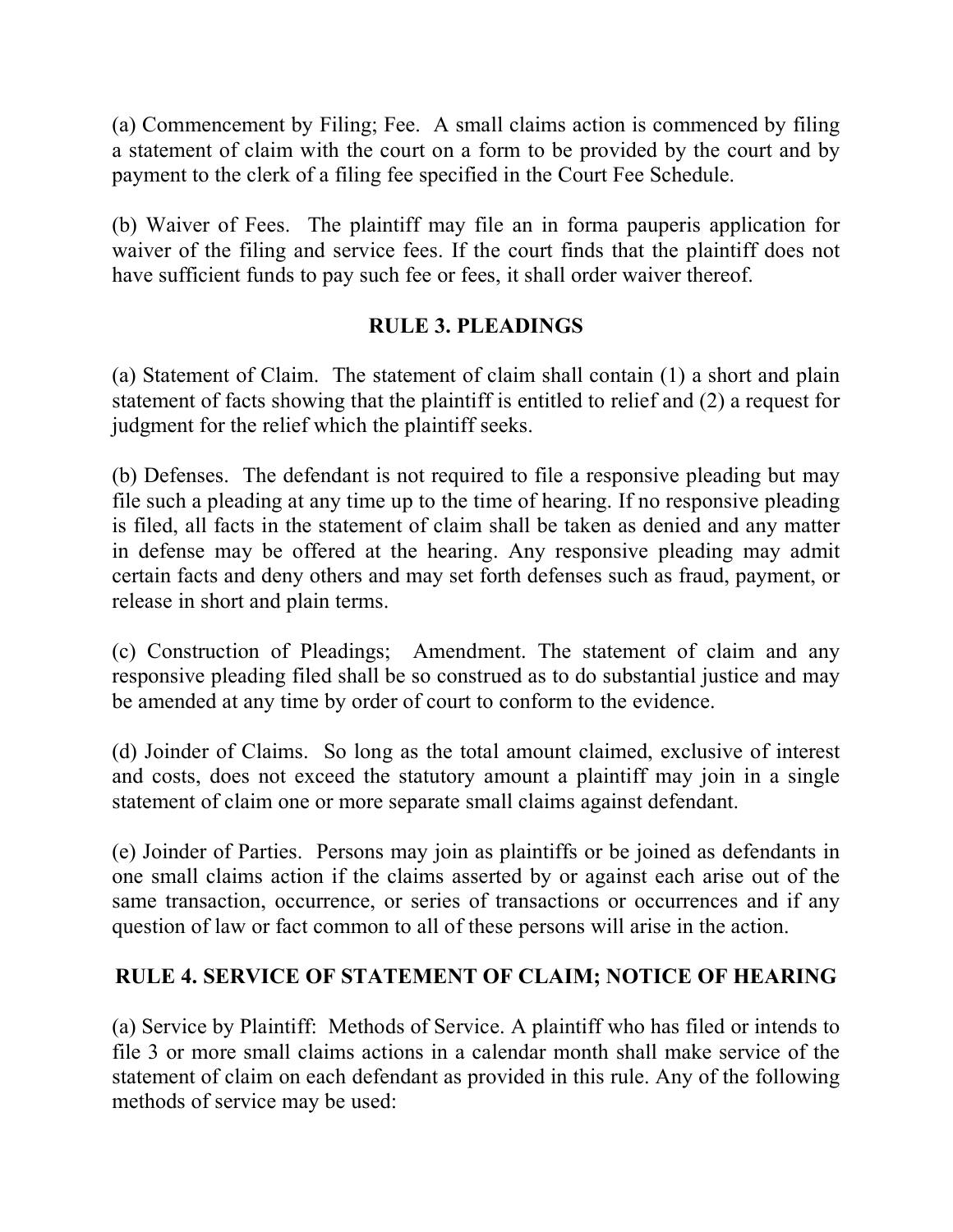(1) By mailing a copy of the statement of claim, first class, postage prepaid, to the person to be served, together with two acknowledgment forms provided by the court and a return envelope, postage prepaid, addressed to the sender. If no acknowledgment of service under this paragraph is received by the sender within 20 days after the date of mailing, service may be made by another method provided herein. Service by this method is complete when the acknowledgment is signed by the defendant, provided that acknowledgment is returned to the sender.

(2) By mailing a copy of the statement of claim, first class, postage prepaid, registered or certified, restricted delivery, return receipt requested, to the person to be served. Service by this method is complete when the registered or certified mail is delivered and the receipt is signed by the person to be served, provided that the receipt is returned to the sender.

(3) By service of the statement of claim upon the person to be served by the sheriff or deputy or other person authorized by law or specially appointed by the court to serve process.

(b) Service by Clerk. A plaintiff who has filed or intends to file less than 3 small claims actions in a calendar month shall have the option of making service of the statement of claim on the defendant as provided in this rule or requesting the clerk to arrange for service. A plaintiff who requests that the clerk arrange for service shall file with the statement of claim an affidavit stating that the plaintiff has not and does not intend to file 3 or more small claims actions in any court in the State during that calendar month. A plaintiff who requests the clerk to arrange for service shall pay to the clerk a fee specified in the Court Fee Schedule for each defendant joined and to be served in the action Service by the clerk shall be by method (a)(1). If service cannot be completed by method (a)(1), the clerk shall arrange for service by method (a)(3) if authorized by the plaintiff, which shall be at the expense of the plaintiff.

(c) Service on Individual Defendant. If the defendant is an individual and if service is made by method (1) or (2), the defendant shall sign the acknowledgment or return receipt. If service is made by method (3) it shall be upon the defendant in hand or by leaving a copy of the statement of claim at the defendant's dwelling house or usual place of abode with a person of suitable age and discretion then residing therein or as otherwise permitted by the court.

(d) Service on Corporate Defendant. If the defendant is a corporation, service may be made by any of the methods in (a) upon any officer, director or general agent, or if no such officer or agent be found, to any person in the actual employment of the corporation or to any agent or attorney in fact authorized by appointment or by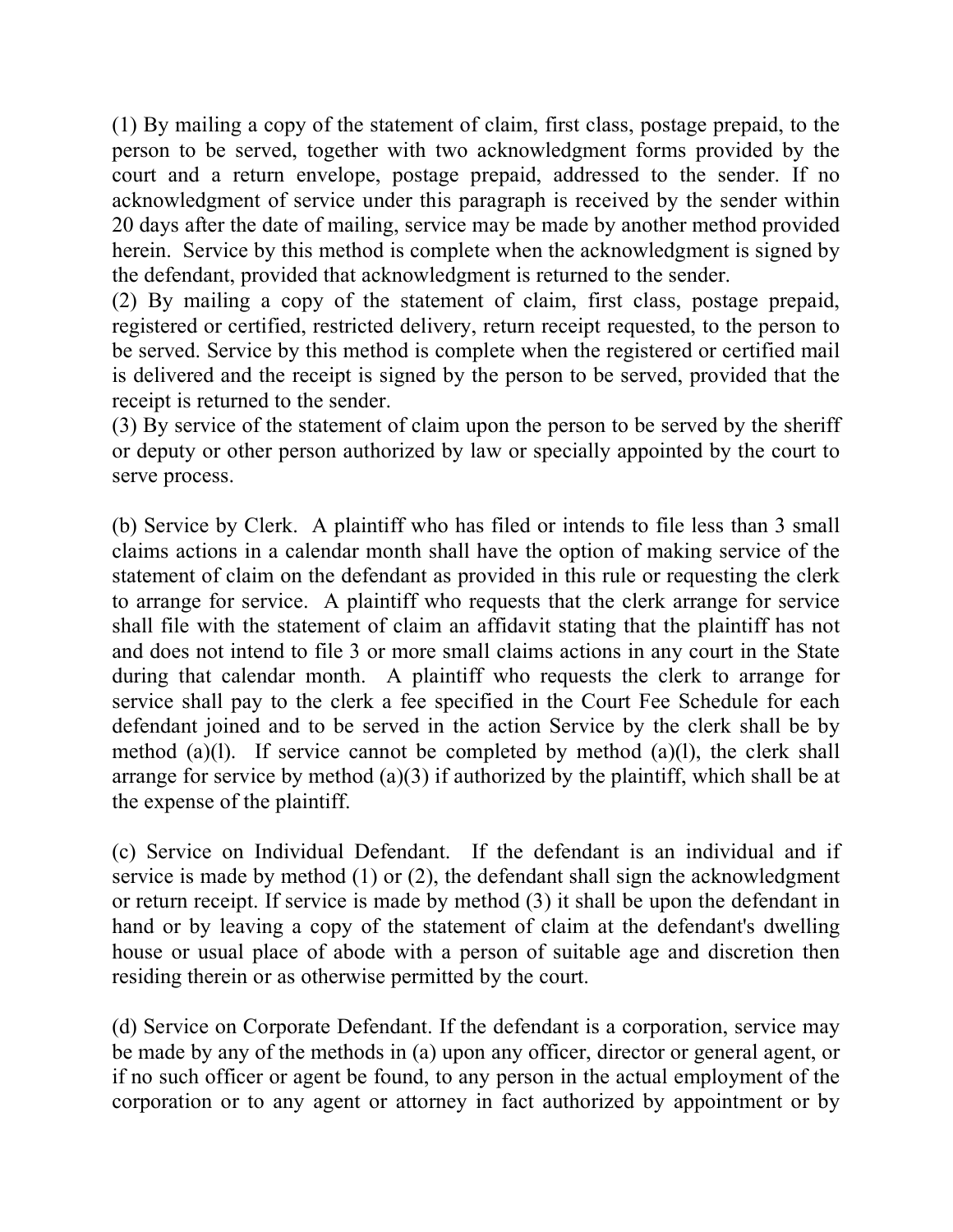statute to receive or accept service on behalf of the corporation, or in any manner permitted in M.R.Civ.P. 4(d)(10). The acknowledgment, return receipt or other return of service, or in lieu thereof, an affidavit by the plaintiff, must indicate the capacity of the person served. If service is to be arranged by the clerk, the plaintiff must provide the clerk with the name and address of the person to be served.

(e) Return of Service. If service is arranged by the plaintiff, the plaintiff must file with the clerk the return of service, which shall consist of the signed acknowledgment if method (1) is used, the signed return receipt if method (2) is used, or the return of service signed by the sheriff, deputy or other authorized server if method (3) is used. The return of service must be filed with the court within 20 days of the date of service.

(f) Notice of Hearing. Notice of hearing date and time shall be mailed to the plaintiff and defendant by the clerk at the addresses provided on the statement of claim unless the clerk is notified by the party of a different address.

(g) Time of Notice. The notice of hearing must be mailed to the parties not less than 10 days prior to the date of the hearing.

## **RULE 5. SETTLEMENT AND MEDIATION**

At the time set for hearing, the court may require the parties to meet in order to attempt to settle their dispute. Mediation shall be conducted pursuant to the process established by Rule 92(c) of the Maine Rules of Civil Procedure. Every settlement resulting from mediation shall be submitted for court approval, and the court shall give its approval to every reasonable settlement. An approved settlement shall have the force and effect of a judgment and may not be appealed. If mediation efforts fail or mediation proves inappropriate, or if the mediated settlement is unreasonable, the court shall hear the matter without undue delay.

## **RULE 6. HEARING**

(a) Recording. Any hearing for which one of the parties has requested a recording shall be recorded as provided in Rule 76H of the Maine Rules of Civil Procedure. The request for recording may be made at the time of the hearing.

(b) Evidence. The rules of evidence, other than those with respect to privileges, shall not apply. The court may receive any oral or documentary evidence, not privileged, but may exclude any irrelevant, immaterial, or unduly repetitious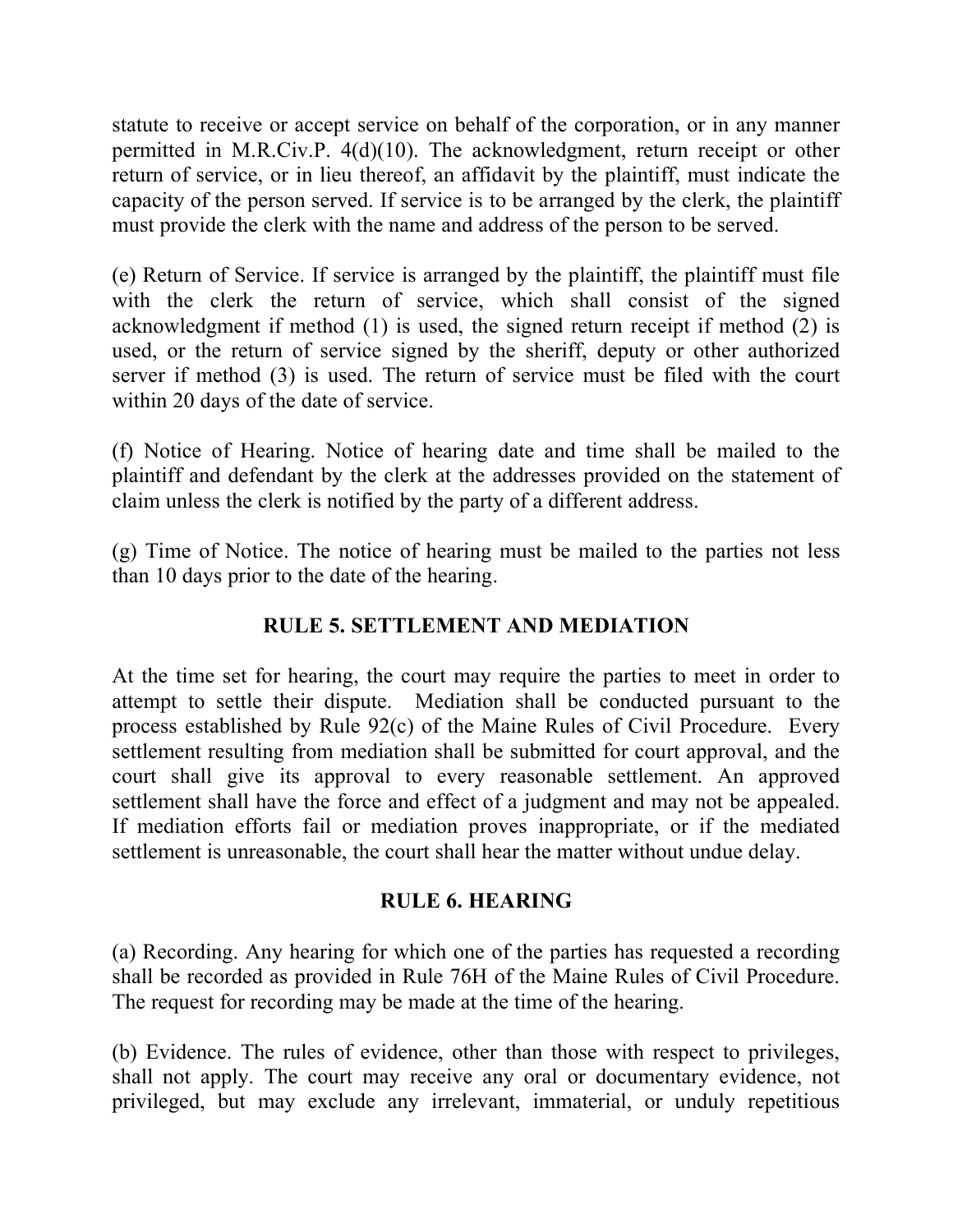evidence. The court shall assist in developing all relevant facts. The hearing shall be conducted in a manner designed to provide the parties with full opportunity to present their claims and defenses.

(c) Consolidation; Separate Hearings.

(1) Consolidation. When small claims actions involving a common question of law or fact are pending either in the same division or different divisions, the court may order a joint hearing of any or all the matters in issue in the actions; it may order all the actions consolidated; and it may make such orders concerning proceedings therein as may tend to avoid unnecessary costs or delay.

(2) Separate Hearings. The court in furtherance of convenience or to avoid prejudice may order a separate hearing of any small claim or of any separate issue, or of any number of claims or issues.

(3) Convenience and Justice. In making any order under this rule, the court shall give due regard to the convenience of parties and witnesses and the interests of justice.

# **RULE 7. CONTINUANCES**

Continuances, while not favored, may be granted by the court at any time for good cause.

## **RULE 8. JUDGMENT; COSTS**

(a) Scope; Installments. A judgment may provide monetary relief or equitable relief limited to orders to return, reform, refund, repair, or rescind. The court may order payment of a monetary judgment in installments if both parties are present at the hearing.

(b) Judgment Upon Failure to Appear or Prosecute. If the plaintiff fails to appear at the hearing or take other steps required by these rules prior to hearing, the court may order entry of a judgment of dismissal with or without prejudice. If the defendant fails to appear at the hearing, the court may order entry of judgment by default for the relief claimed by the plaintiff in the statement of claim. In either case, the court shall review the claim prior to ordering entry of judgment.

(c) Judgment After Hearing. Upon completion of the hearing, the court shall promptly enter judgment for the prevailing party for the relief to which that party is entitled, even if that party has not demanded such relief.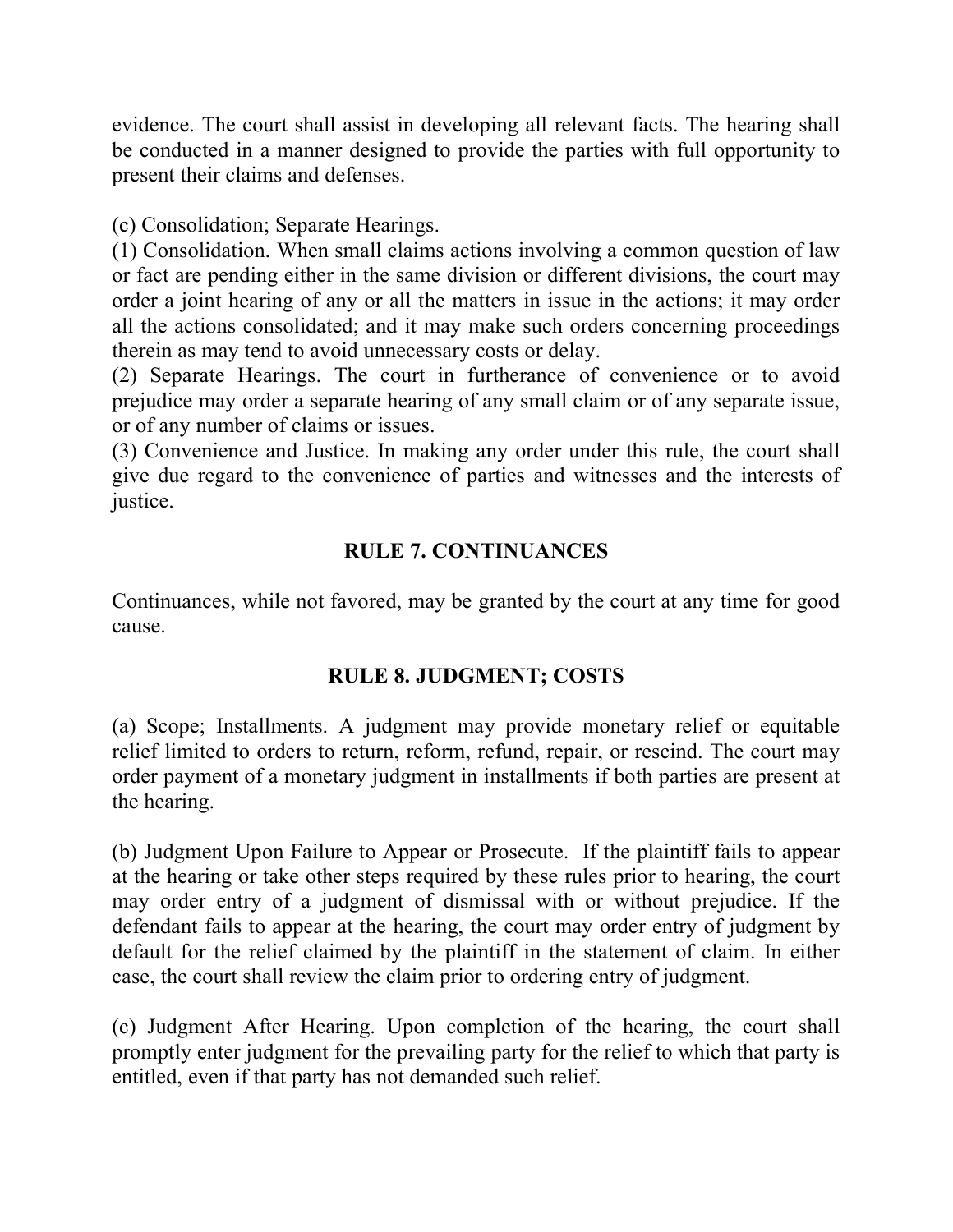(d) Costs. If the plaintiff prevails, the plaintiff shall be awarded costs of service, if service was made by methods authorized in Rule  $4(a)(2)$  or  $(3)$ , and filing in addition to the amount of damages awarded unless the court otherwise directs.

(e) Entry of Judgment. Notation of a judgment on the docket constitutes the entry of the judgment, and the judgment is not effective before such entry.

(f) Notice of Judgment. The clerk shall provide a copy of the notice of judgment to the plaintiff and the defendant either in hand or by ordinary mail. The notice of judgment shall contain:

(1) The name of the prevailing party;

(2) The time allowed for appeal;

(3) The amount of judgment and costs;

(4) Other court-ordered action; and

(5) A statement that if the judgment is not satisfied, a disclosure hearing may be held at the request of the plaintiff.

Failure of the clerk to send copies as herein provided does not affect the time to appeal or relieve, or authorize the court to relieve, a party for failure to appeal within the time allowed, except as permitted in Rule  $ll(a)$ .

## **RULE 9. RELIEF FROM JUDGMENT**

On the written request of a party setting forth reasons showing good cause, the court may, with or without hearing, correct, or relieve a party from, the effect of a judgment in accordance with Rule 60 of the Maine Rules of Civil Procedure.

## **RULE 10. STAY OF PROCEEDINGS TO ENFORCE A JUDGMENT**

Rule 62 of the Maine Rules of Civil Procedure applies to small claims actions under these rules, so far as applicable.

## **RULE 11. APPEAL**

(a) Appeal. An aggrieved party may appeal from a judgment of the District Court in a small claims action to the Superior Court in the county in which the division of the District Court entering judgment is located. The time within which an appeal may be taken shall be 30 days from the entry of the judgment appealed from, except that upon a showing of excusable neglect the court may extend the time for filing the notice of appeal for up to 30 days from the expiration of the original time set by this rule. If a timely notice of appeal is filed by one party, any other party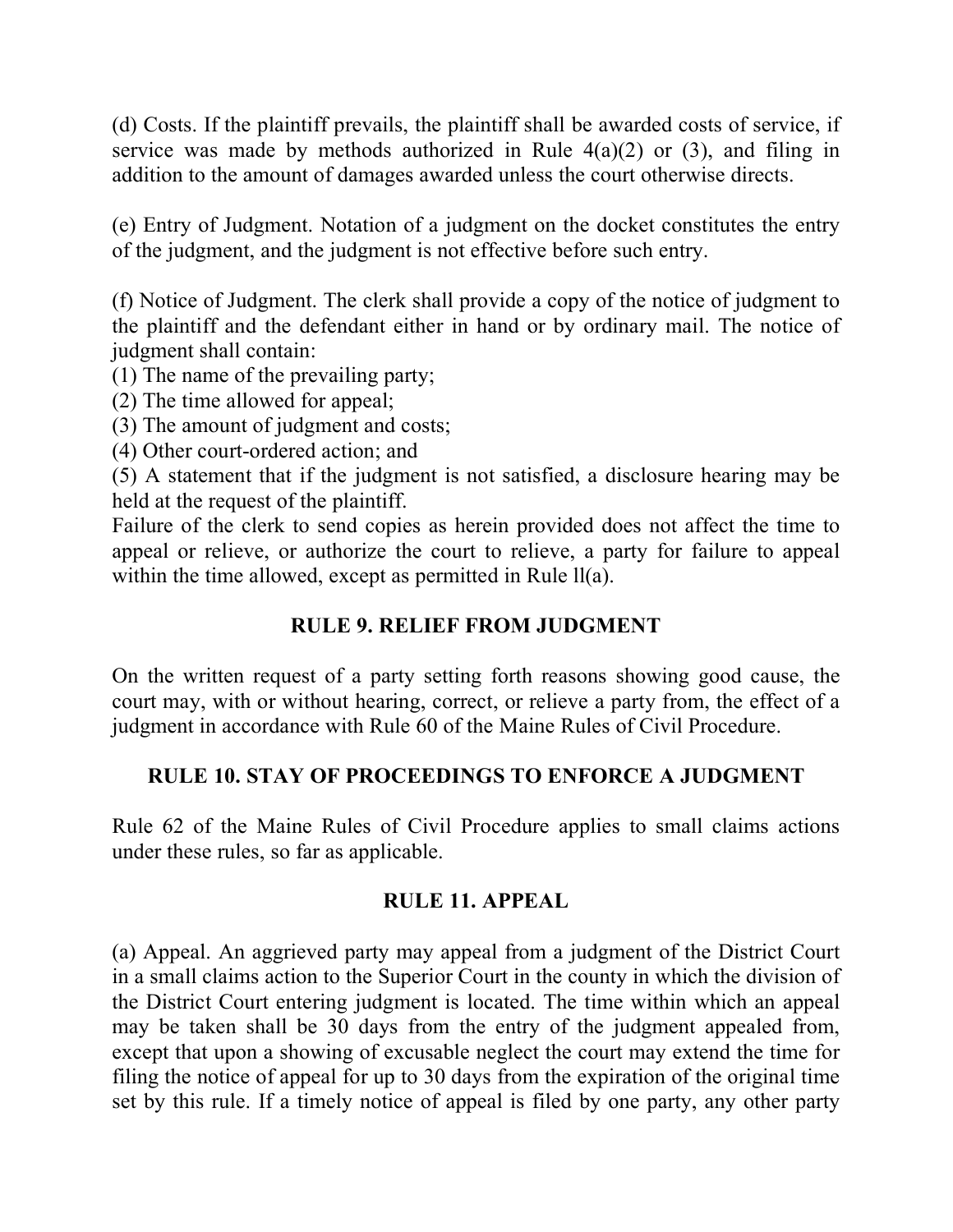may appeal any issue in the action by filing a notice of appeal within 14 days of the date on which the first notice of appeal was filed.

(b) Notice of Appeal; Fee; Entry. The appeal shall be taken by filing a notice of appeal with the clerk on a form provided by the court. The clerk shall notify other parties as provided in Rule 2(a)(5) of the Maine Rules of Appellate Procedure. With the notice of appeal the appellant shall pay to the clerk of the District Court the Superior Court entry fee and the costs of forwarding to the Superior Court the record on appeal specified in subdivision (d) of this rule. The clerk shall enter the appeal promptly in the Superior Court.

(c) Dismissal on Stipulation. An appeal may be dismissed by stipulation filed with the clerk, or, after entry in the Superior Court, with the clerk of the Superior Court.

(d) Appeal on Questions of Law or by Jury Trial De Novo; Record; Transcript.

(1) An appeal by a plaintiff shall be on questions of law only and shall be determined by the Superior Court without jury on the record on appeal prepared as provided in paragraph (3) of this subdivision.

(2) An appeal by a defendant may be on questions of law only or, on any issue so triable of right, by jury trial de novo at the election of the defendant. A defendant who seeks a jury trial de novo shall briefly state the grounds of the appeal and demand a jury trial in writing on the notice of appeal and shall file with the notice an affidavit or affidavits meeting the requirements of Rule 56(e) of the Maine Rules of Civil Procedure, and setting forth specific facts showing that there is a genuine issue of material fact as to which there is a right to trial by jury. Failure to make demand for jury trial with accompanying affidavit or affidavits constitutes a waiver of the right to jury trial de novo. When jury trial has not been demanded, the appeal shall be determined by the Superior Court as provided for plaintiffs' appeals in paragraph (1) of this subdivision. When jury trial is demanded, the record on appeal shall be prepared as provided in paragraph (4) of this subdivision, and the action shall be tried to a jury by the Superior Court in accordance with Rule 80L of the Maine Rules of Civil Procedure.

(3) Rule 76F of the Maine Rules of Civil Procedure applies to the preparation and transmission to the Superior Court of the record on appeal in small claims actions when jury trial de novo has not been demanded.

(4) When jury trial de novo has been demanded, the record on appeal shall consist of the statement of claim, any responsive pleading filed, the return receipt or other return of service upon the defendant, any documentary evidence or other exhibit received at the hearing, certified copies of all docket entries, a copy of the notice of judgment prepared as required by Rule 8(f), any other portions of the District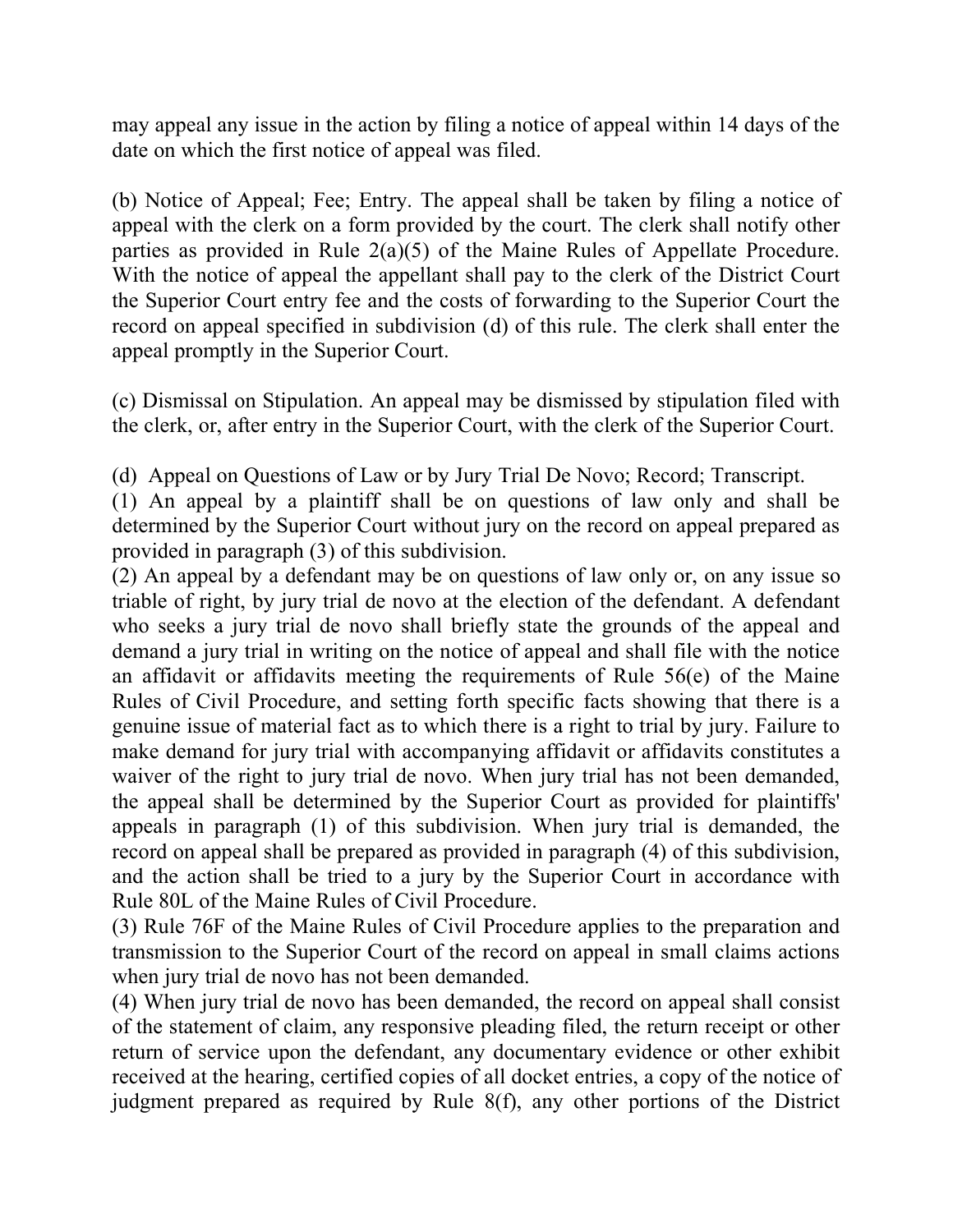Court record designated by either party as necessary for review of any independent question of law presented, and a copy of the notice of appeal and defendant's affidavit or affidavits filed or required in paragraph (2) of this subdivision. The record on appeal prepared in accordance with this paragraph shall be filed in and acknowledged by the Superior Court, and may be corrected or modified, as provided in Rules 76F(a) and (b) of the Maine Rules of Civil Procedure.

(5) Rule 76H(d) of the Maine Rules of Civil Procedure applies to the ordering, preparation and filing of the transcript on appeal where jury trial de novo has not been demanded.

(e) Briefs and Oral Arguments. Rule 76G of the Maine Rules of Civil Procedure applies to the filing of briefs and the time of oral argument on appeal when jury trial de novo has not been perfected.

(f) Judgment on Appeal. The Superior Court may enter a judgment reversing or affirming, in whole or in part, the judgment appealed from and shall thereupon remand the case to the District Court from which it originated for entry of the appropriate judgment, or for any further proceedings.

## **RULE 12. DISCLOSURE**

(a) Notice of Disclosure Hearing. If the judgment debt is not paid within 30 days of the date of the entry of the judgment, a judgment creditor may disclose a judgment debtor by payment of the filing fee specified in the Court Fee Schedule and filing with the clerk either (1) a written request for disclosure hearing or (2) a notice of disclosure hearing with a return of service.

(1) Service by Judgment Creditor. A judgment creditor who has filed or intends to file 3 or more small claims actions in a calendar month shall make service of the notice of disclosure hearing on the judgment debtor as provided in Rule 4(a), and the return of service must be filed as provided in Rule 4(e) except that it must be filed no later than 2 days prior to the hearing. The judgment creditor must obtain a hearing date and time from the clerk, and the notice of disclosure hearing shall contain that date and time.

(2) Service by Clerk. A judgment creditor who has filed or intends to file less than 3 small claims actions in a calendar month shall have the option of making service of the notice of disclosure hearing on the judgment debtor as provided in Rule 4(a) or of making a written request to the clerk to arrange for service. A judgment creditor who requests that the clerk arrange for service shall file an affidavit stating that the judgment creditor has not and does not intend to file 3 or more small claims actions in any court in the State during that calendar month. A judgment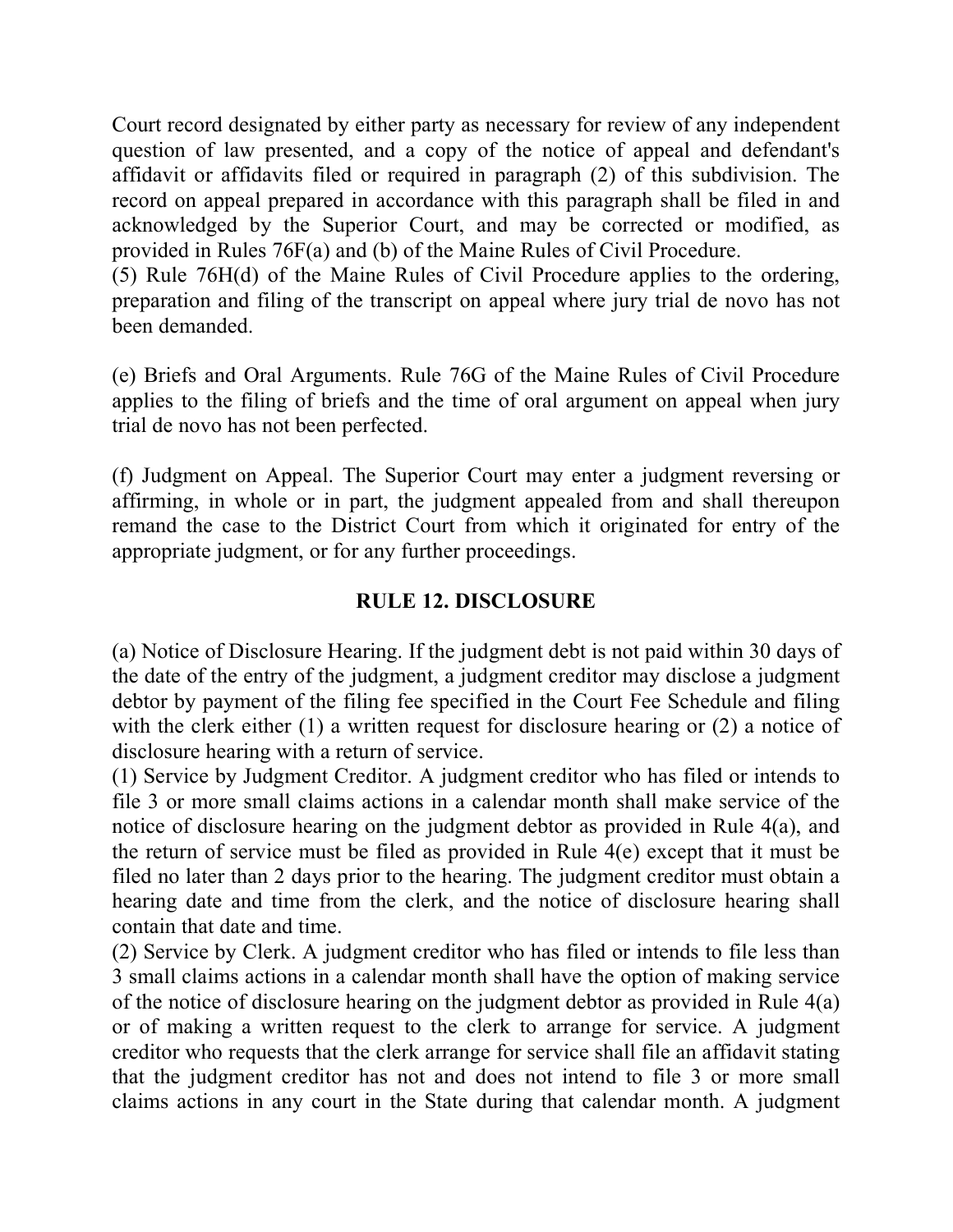creditor who requests the clerk to arrange for service shall pay to the clerk a fee specified in the Court Fee Schedule. Service by the clerk shall be by Rule 4(a)(l). If service cannot be completed-by that method, the clerk shall arrange for service by Rule 4(a)(3) except that such service may be made in hand only. Service by the method in Rule 4(a)(3) shall be at the additional expense of the judgment creditor.

(b) Time of Notice. The notice of disclosure hearing must be served upon the judgment debtor not less than 7 days prior to the disclosure hearing.

(c) Disclosure Proceedings. Disclosure proceedings shall comply with the requirements of 14 M.R.S.A. §§ 3120 et seq., except that the subpoena and execution requirement of those sections shall be met by the notice of disclosure hearing described above.

(d) Enforcement of Judgments in Other Actions.

Nothing herein shall prohibit or prevent a judgment creditor from obtaining an execution and from proceeding to enforce a judgment in the same manner as in other actions.

## **RULE 13. JURISDICTION AND VENUE UNAFFECTED**

These rules shall not be construed to extend or limit the jurisdiction of the District Court or the venue of actions therein.

## **RULE 14. DEFINITIONS**

(a) Governing Rule. Rule 83 of the Maine Rules of Civil Procedure applies to small claims actions.

(b) Incorporation of Amendments. Whenever any of the Maine Rules of Civil Procedure is incorporated by reference, any amendment thereof, whether prior or subsequent hereto, shall be incorporated herein, unless the order promulgating any subsequent amendment expressly states the contrary.

## **RULE 15. PROCEDURE WHEN NONE IS PRESCRIBED**

When no procedure is specifically prescribed by these rules, the court shall proceed in a manner consistent with analogous provisions of the Maine Rules of Civil Procedure, or if those rules make no analogous provision, in any lawful manner not inconsistent with the Constitution of the State of Maine or any applicable statute or